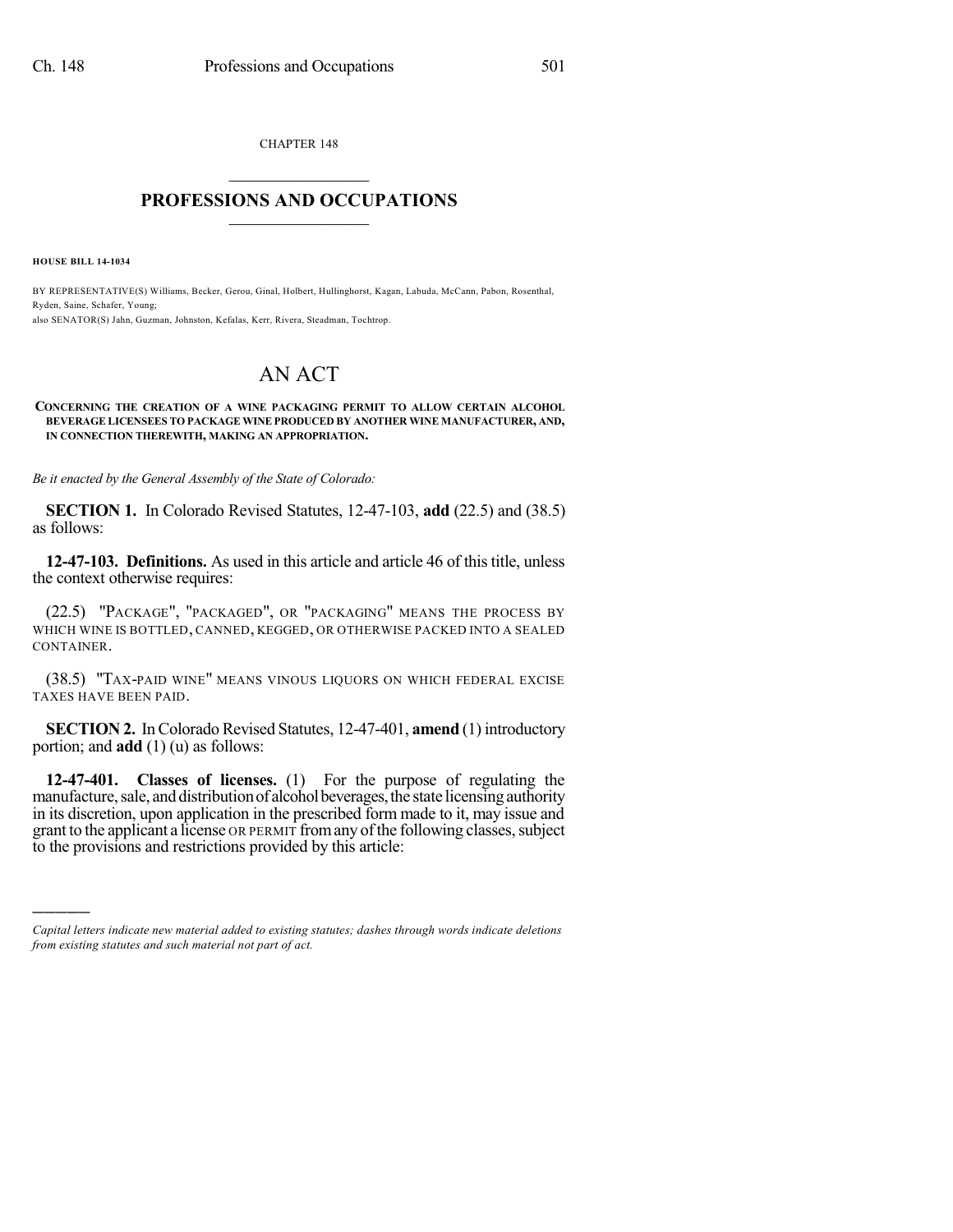(u) WINE PACKAGING PERMIT.

**SECTION 3.** In Colorado Revised Statutes, **add** 12-47-423 as follows:

**12-47-423. Wine packaging permit - limitations - rules.** (1) (a) THE STATE LICENSING AUTHORITY MAY ISSUE A WINE PACKAGING PERMIT TO A WINERY LICENSED UNDER SECTION 12-47-402, A LIMITED WINERY LICENSED UNDER SECTION 12-47-403, OR A WHOLESALER LICENSED UNDER SECTION 12-47-406 THAT ALLOWS THE LICENSED WINERY, LIMITED WINERY, OR WHOLESALER TO PACKAGE TAX-PAID WINE MANUFACTURED BY ANOTHER WINERY OR MANUFACTURER.

(b) A LICENSED WINERY, LIMITED WINERY, OR WHOLESALER THAT OBTAINS A WINE PACKAGING PERMIT UNDER THIS SECTION SHALL:

(I) TAKE POSSESSION AND CUSTODY OF THE TAX-PAID WINE THAT IT PACKAGES; AND

(II) RETURN THE PACKAGED TAX-PAID WINE EITHER TO THE ORIGINAL MANUFACTURER OF THE TAX-PAID WINE OR TO THE ORIGINAL MANUFACTURER'S LICENSED WHOLESALER; EXCEPT THAT, IF THE ORIGINAL MANUFACTURER'S WHOLESALER OBTAINS A WINE PACKAGING PERMIT PURSUANT TO THIS SECTION, THE WHOLESALER NEED NOT RETURN THE PACKAGED TAX-PAID WINE TO THE ORIGINAL MANUFACTURER.

(2) A LICENSED WINERY OR LIMITED WINERY THAT OBTAINS A WINE PACKAGING PERMIT PURSUANT TO THIS SECTION SHALL NOT SELL OR DISTRIBUTE TAX-PAID WINE IT PACKAGES:

(a) TO A PERSON LICENSED TO SELL ALCOHOL BEVERAGES AT RETAIL, FOR CONSUMPTION ON OR OFF THE LICENSED PREMISES, UNDER SECTION 12-47-407, 12-47-408, 12-47-409, 12-47-410, 12-47-411, 12-47-412, 12-47-413, 12-47-414, 12-47-415,12-47-416,12-47-417,12-47-418,12-47-419,12-47-420,or 12-47-422; OR

(b) DIRECTLY TO A CONSUMER.

(3) THE STATE LICENSING AUTHORITY MAY ADOPT RULES AS NECESSARY TO IMPLEMENT AND ADMINISTER THIS SECTION.

**SECTION 4.** In Colorado Revised Statutes, 12-47-501, **amend** (1) introductory portion, (2) (a) (XIII), and (2) (a) (XIV); and **add** (1) (s) and (2) (a) (XV) as follows:

**12-47-501. State fees.** (1) The following license AND PERMIT fees shall be paid to the department of revenue annually in advance:

(s) FOR EACH WINE PACKAGING PERMIT, TWO HUNDRED DOLLARS.

(2) (a) The state licensing authority shall establish fees for processing the following types of applications, notices, or reports required to be submitted to the state licensing authority: